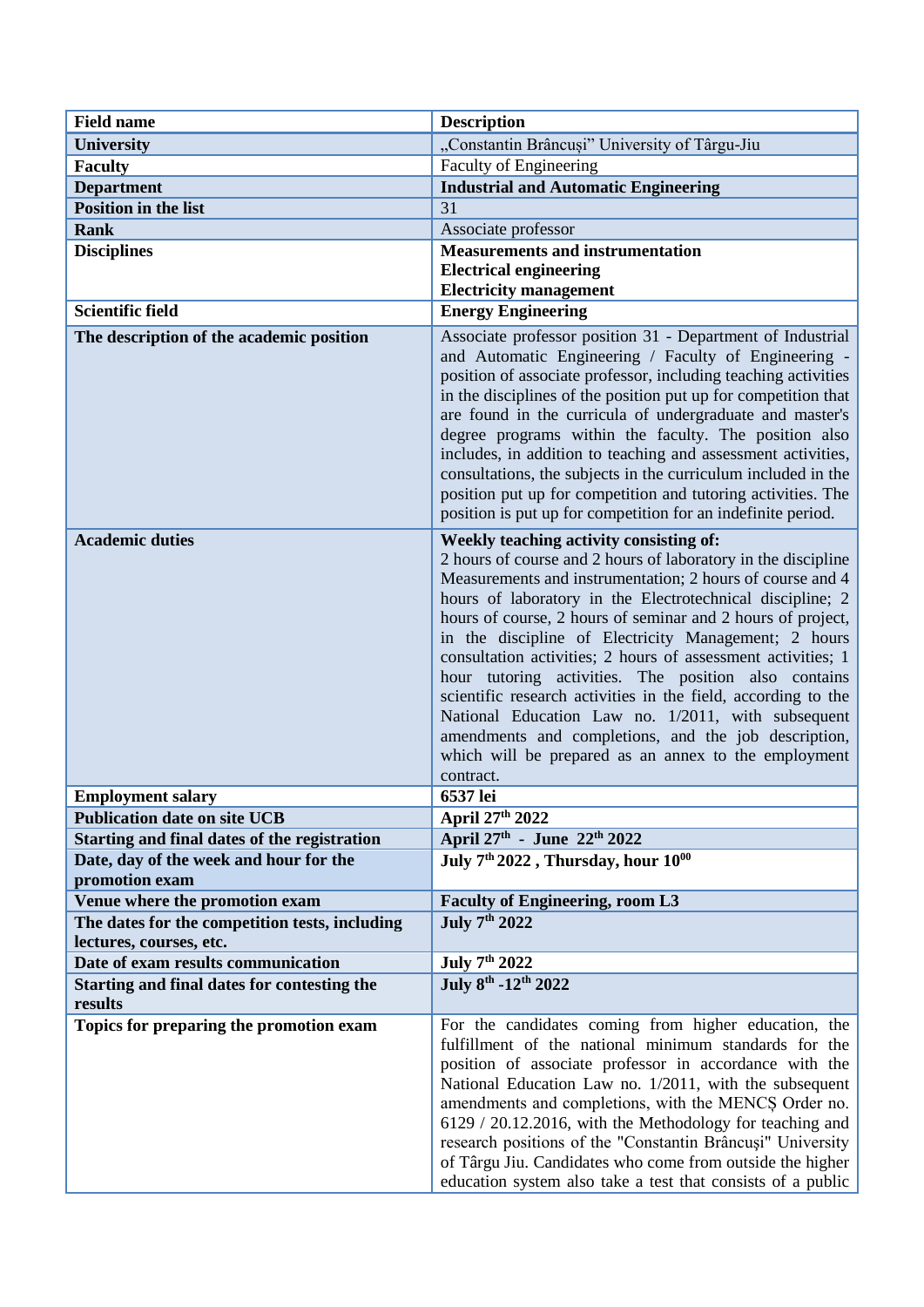lecture, with the following theme:

## **I. Discipline: Measurements and instrumentation Topic:**

## **1. Sizes. Measuring**

Physical sizes; Classification of measurable quantities; Units of measurement; Dimensional equation. Size systems; Prefixes and symbols for decimal multiples and submultiples; Standards; Measurement methods. Classification of measurement methods; Measuring instruments; Classification of measuring instruments; Characteristics of measuring instruments; Conditions for the use of measuring instruments

### **2. Measurement errors**

Sources of measurement errors; Classification of measurement errors; Calculation of measurement errors; Random errors; Systematic errors; Aberrant error

## **3.Determining the statistical parameters which characterize the data distribution**

Data centering trend indicators (Trend parameters); Data Spread Trend Indicators (Spread Parameters); Laws of distribution (distribution) of errors

### **4. Processing and presentation of measurement results 5. Measuring the current intensity d.c. and a.c.**

Direct methods for measuring electric current intensity; Indirect methods of measuring electric current intensity; Extension of the measuring range.

### **6. Measurement of voltages in d.c. and a.c.**

Direct methods for measuring electrical voltage; Indirect methods of measuring electrical voltage; Extension of the measuring range.

### **7. Temperature measurement**

Mechanical temperature measurement methods: liquid glass thermometers, metal expansion thermometers, Bourdon tube liquid thermometers; Electrical temperature measurement methods: thermometers with metal resistors, thermometers with resistance based on semiconductors, thermocouples made of metal, thermocouples made of semiconductors.

### **8. Pressure and pressure difference measurement**

Pressure measuring methods; Liquid manometers; Pressure measuring apparatus; Installation of pressure gauges.

## **Bibliography:**

1.Cepișcă, C., Serițan, G.C., Măsurări electrice și sisteme de măsurare, vol. I, Editura Politehnica Press, București, 2004

2. Ciocîrlea-Vasilescu A., Constantin M., Măsurări tehnice, Editura Cvasidocumentatia PROSER & Printech, Bucureşti, 2005

3. Iliescu C., Pantelimon B., s.a., Metrologie. Sisteme de măsurare, Ed. ICPE, București, 1994

4. Jurca T., Stoiciu D., Instrumentație de măsurare. Structuri și circuite, Editura de Vest, Timișoara, 1996

5. Opris, I., Măsurarea mărimilor neelectrice, PROXIMA, Universul Energiei, 2005 (reeditare 2006)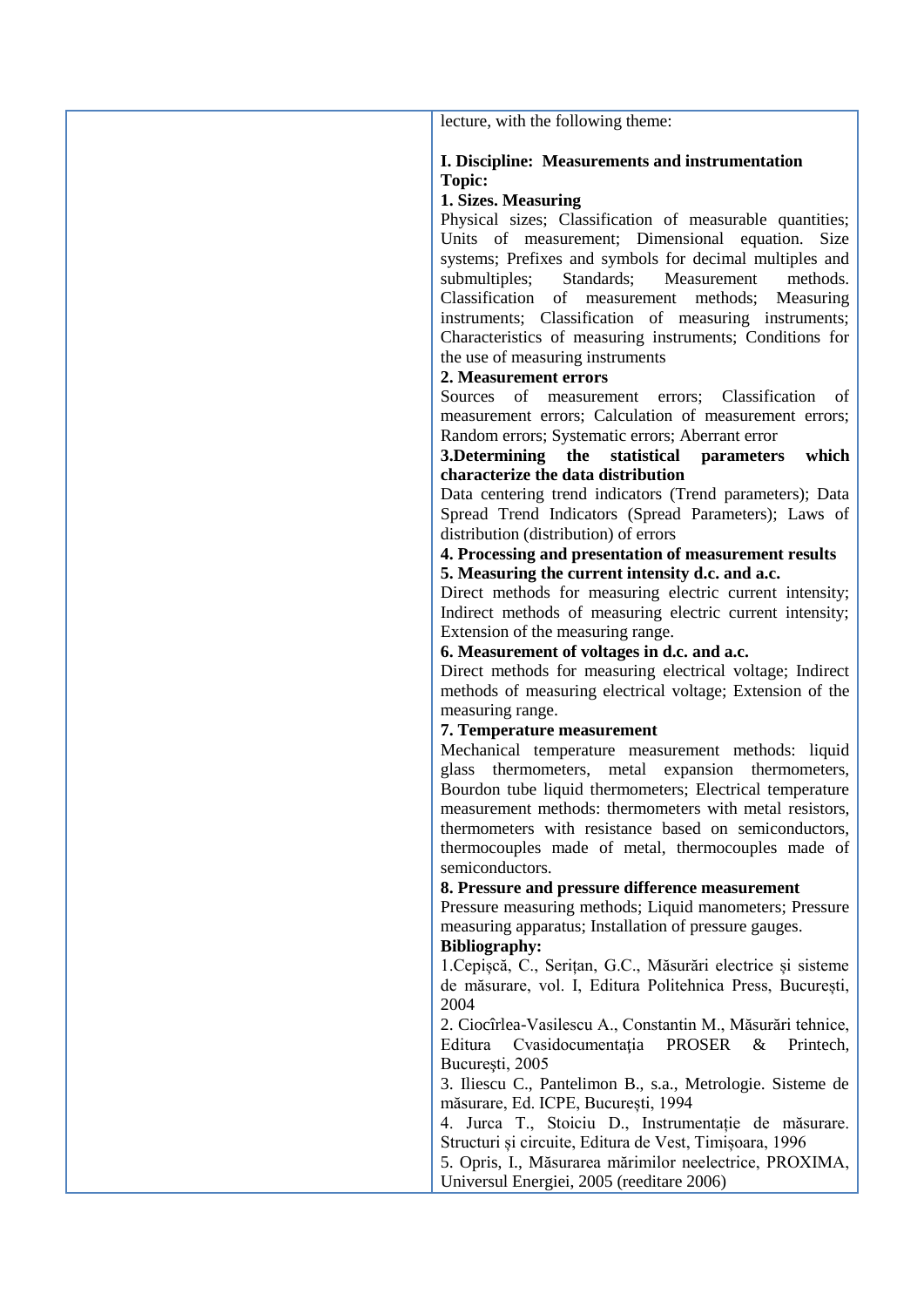6. Pantelimon B., Iliescu C., Măsurarea electrică a marimilor neelectrice, Ed. Tritonoc, 1995

7. Voiniciuc C., Crețu M., Sarmasanu C., Potângeanu P., Măsurări electrice și neelectrice. Elemente de metrologie generală și instrumentație, Universitatea Tehnică "Gh. Asachi", Iași, 1999

8.Vornicu L., Dimitriu, L., Nica V., Aparate electronice de măsurare şi control, Tipografia Universităţii Tehnice "Gh. Asachi" Iaşi, 2001

9. Walt Boyes, Instrumentation Reference Book, Third Edition, Butterworth Heinemann, Boston, Oxford, Johannesburg, Melbourne, New Delhi, Singapore, 2003

10. Webster J., Eren H, Measurement, Instrumentation and Sensors Handbook, CRC Press 2014

## **II. Discipline: Electrical Engineering Topic:**

## **1.Electrostatics**

Electric charge; Coulomb's law; Electrostatic field; Induction and electric flux; Electric potential; Electrical capacity; Connecting (connecting) capacitors; Dielectric polarization; The energy of the electric field between the armatures of a capacitor.

## **2. Electrokinetics**

Direct current; Effects of electricity; Ohm's law. Electrical resistance; Electricity and power. Joule-Lenz's law; Maximum energy transfer theorem;

## **3. Direct current electrical circuits**

Electrical circuits; Kirchhoff's theorems; Superposition theorem in direct current linear circuits; Multipolar circuits and their equivalence; Series and derivation connection, star-delta equivalence; Equivalent generator theorems; Contour current method; Node potential method; Equivalent voltage generator theorem (Thévenin); Equivalent current generator theorem (Norton); Non-linear DC circuits.

### **4. Magnetic field**

Magnetic phenomena; Magnetic field; Magnetic field forces, Lorenz force; Laplace Force; Ampere's theorem; Magnetic induction, magnetic field strength, magnetic flux.

# **5. Magnetic circuits**

Magnetic circuits; Magnetic materials; Magnetization of ferromagnetic materials; Magnetic circuit law; Electromagnetic induction; Electromagnetic induction phenomena; Law of electromagnetic induction; Own inductance and mutual inductance; Self-induction electromotive voltage; Magnetic field energy.

### **6. Alternating current**

Single-phase alternating current. Production of alternating current (voltage); Characteristic sizes of alternating current (voltage).

### **7. Permanent sinusoidal regime**

Sinusoidal operations; Symbolic representation of sinusoidal quantities; Geometric representation (by phasors); Analytical representation (complex).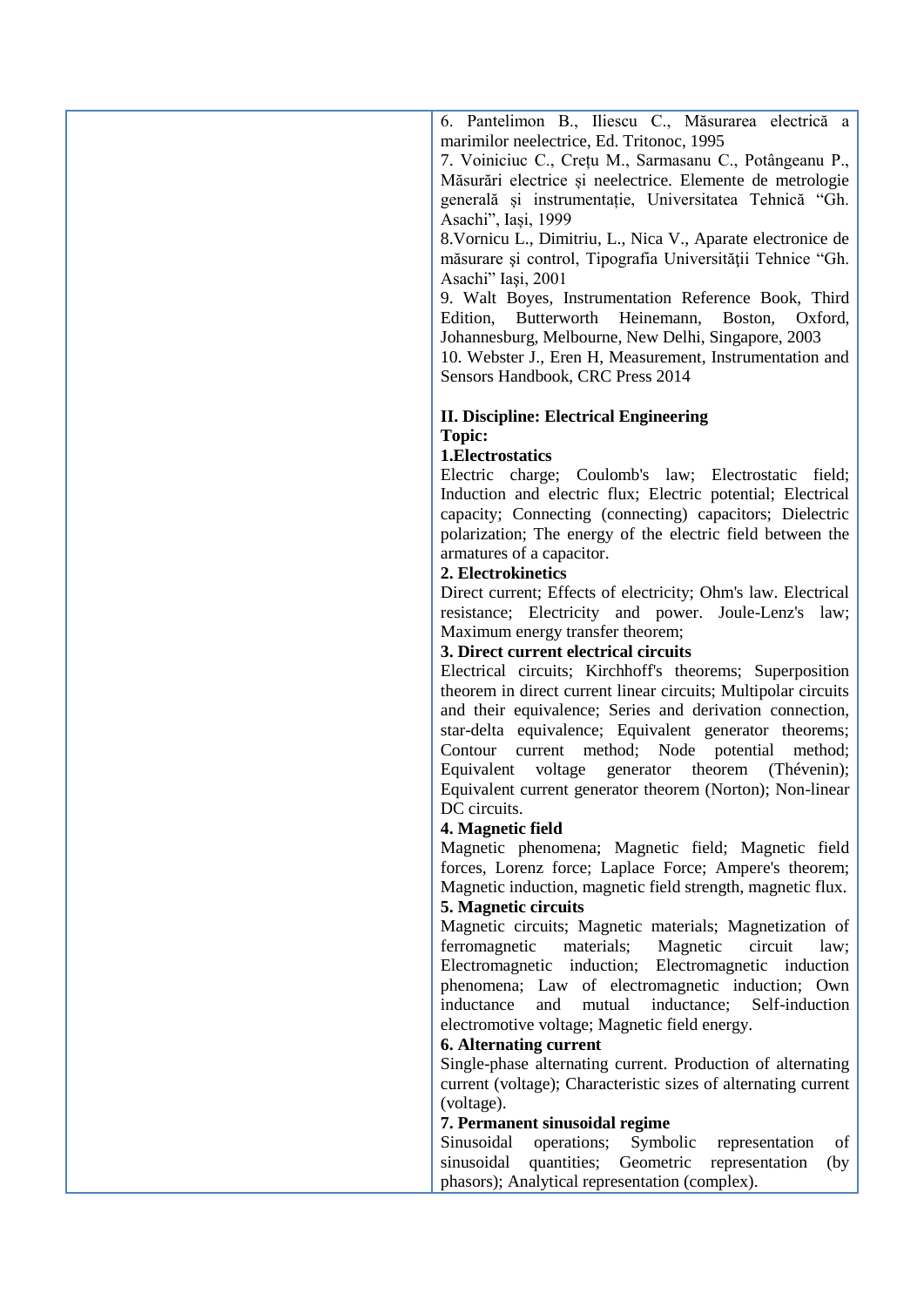| 8. Alternating current circuits<br>Permanent alternating current circuits; R, L series circuit;<br>R, C series circuit; R, L, C series circuit; Sine powers;                                                                                      |
|---------------------------------------------------------------------------------------------------------------------------------------------------------------------------------------------------------------------------------------------------|
| Instant power; Active power; Reactive power; Apparent<br>power; Complex power; Resonance in alternating current<br>circuits; Serial resonance (voltage resonance); Parallel                                                                       |
| resonance (current resonance).<br><b>Bibliography:</b>                                                                                                                                                                                            |
| 1. Adăscăliței A., Electrotehnică, Editura "Gh. Asachi"<br>Iași, 2003                                                                                                                                                                             |
| 2. Cazacu D., Electrotehnica, Editura Sitech, Craiova, 2006<br>3. Dumitriu L., Bazele electrotehnicii, Ed. Matrix Rom,<br>București, 2008                                                                                                         |
| 4. Leuca T., Molnar C.O, Arion M. N., Elemente de<br>bazele electrotehnicii.<br>Aplicații<br>utilizând<br>tehnici<br>informatice, Editura Universității din Oradea, 2014<br>5. Moraru A., Bazele electrotehnicii, Teoria circuitelor              |
| electrice, Ed. Matrix Rom, București, 2002                                                                                                                                                                                                        |
| 6. Popescu C., ș.a., Electrotehnică și mașini electrice, Ed.<br>Sitech, Craiova, 2008                                                                                                                                                             |
| 7. Puiu-Berizintu M., Bazele electrotehnicii: circuite<br>electrice liniare, Editura Alma Mater Bacău, 2010<br>8. Simion, E., Maghiar, T. Electrotehnică, Ed. Didactică și                                                                        |
| Pedagogică, București, 1981<br>Tomescu<br>9.<br>A.,<br>Bazele electrotehnicii.<br>s.a.,<br>Câmp electromagnetic, Matrix Rom, București, 2002<br>10. Sora, C. Bazele electrotehnicii: Teorie si aplicații,<br>Editura Politehnica, Timișoara, 2014 |
| <b>III. Discipline: Electricity management</b>                                                                                                                                                                                                    |
| Topic:<br>1. Energy management and its purpose                                                                                                                                                                                                    |
| General notions of energy management; The role of energy<br>management in the context of integration                                                                                                                                              |
| Romanian society in the European community; Getting                                                                                                                                                                                               |
| started with energy managers; Implementing an energy<br>management program; Initiation of an energy management                                                                                                                                    |
| program<br>2. Energy. Resources and reserves. Production and                                                                                                                                                                                      |
| consumption                                                                                                                                                                                                                                       |
| Primary energy resources and production; The evolution of<br>primary energy consumption and production; Evolution of<br>electricity production and consumption;<br>Technical                                                                      |
| condition of installations in the energy sector.<br>3. The current situation of the energy sector                                                                                                                                                 |
| Legislative and institutional framework; Electricity market;                                                                                                                                                                                      |
| Analysis of the current situation of the energy sector                                                                                                                                                                                            |
| 4. Energy efficiency and final energy consumption                                                                                                                                                                                                 |
| Final energy consumers; Energy management for industrial<br>and household consumers; Management of electricity                                                                                                                                    |
| supplied to final energy consumers                                                                                                                                                                                                                |
| 5. Secondary energy resources<br>General<br>aspects; Definitions,<br>characteristics;<br>types,                                                                                                                                                   |
| Recovery directions; The effects of the recovery of                                                                                                                                                                                               |
| secondary energy resources; Rational use of energy; Use of                                                                                                                                                                                        |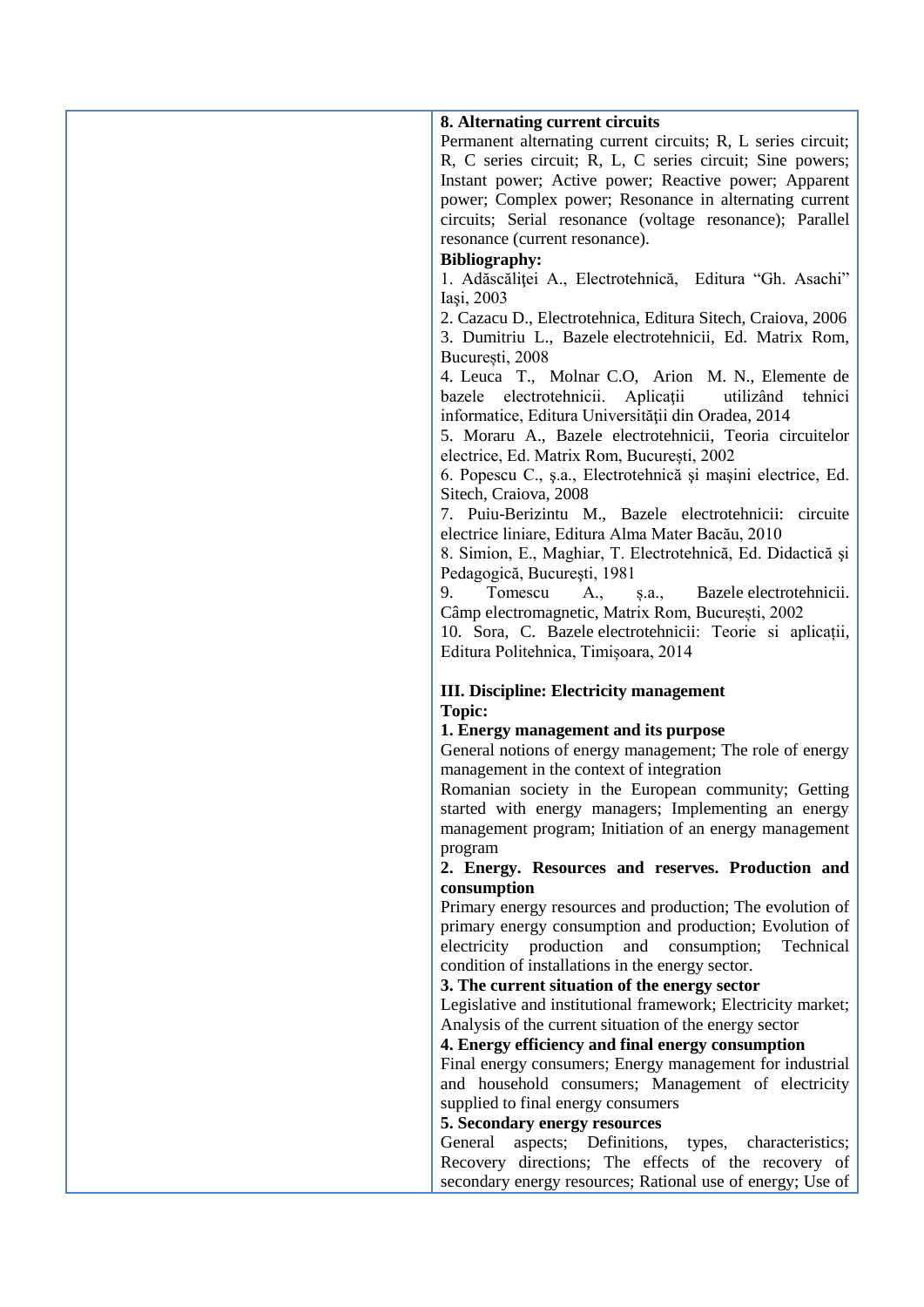|                                          | renewable energy                                                                |
|------------------------------------------|---------------------------------------------------------------------------------|
|                                          | <b>Bibliography:</b><br>1. Dessler, Gary, Management - Principles and Practices |
|                                          |                                                                                 |
|                                          | for Tomorrow's Leaders, editura Prentice Hall, Upper                            |
|                                          | Saddle River, NJ, 2004                                                          |
|                                          | 2. Ciobanu L., Tratat de energie electrică. Surse de energie                    |
|                                          | electrică, Universitatea Tehnica "Gh. Asachi" Iași, Editura                     |
|                                          | Matrix Rom, 2010                                                                |
|                                          | 3. Chiuță A., Chiuță I., Stoica C., Anghel E., Universul                        |
|                                          | Energiei, Editura Electra, 2004                                                 |
|                                          | 4. Golovanov N., Albert H., Lăzăroiu G.C., Surse                                |
|                                          | regenerabile<br>de<br>în<br>energie<br>electrică<br>sistemul                    |
|                                          | electroenergetic, Editura AGIR, București, 2015                                 |
|                                          | 5. Golovanov N., Mogoreanu N., Toader C., Porumb R.,                            |
|                                          | Eficiență energetică. Mediul. Economia modernă., Editura                        |
|                                          | AGIR, București, 2017                                                           |
|                                          | 6. Lucian V., Resurse și instalații de producere a energiei                     |
|                                          | electrice, Editura AGIR, București, 2006                                        |
|                                          | 7. Luca A., coord., Principii de management energetic, Ed.                      |
|                                          | Tehnică București, 1998                                                         |
|                                          | 8. Pătrașcu R., Producerea energiei și mediul în contextul                      |
|                                          | dezvoltării durabile, Editura POLITEHNICA, Bucuresti,                           |
|                                          | 2006                                                                            |
|                                          | 9. Pătrașcu R., Răducanu C., Dumitrescu I.S, Utilizarea                         |
|                                          | Energiei, Editura BREN, București 2004                                          |
|                                          | 10. Rugină V., Utilizarea eficientă a energiei în condițiile                    |
|                                          | pieței de energie, Revista Energetica, Iunie, anul 55 - nr.6,                   |
|                                          | IRE, Bucuresti, 2007                                                            |
|                                          | 11. Vaida, V., Strategia energetică a României. Orientări                       |
|                                          | strategice pe termen mediu și lung, Editura AGIRSIER,                           |
|                                          | București, 2015                                                                 |
|                                          | 12. Vuc Gh., Managementul energiei electrice, Ed. AGIR,                         |
|                                          | București, 2001                                                                 |
| Description of the competition procedure | The competition is conducted in accordance with the                             |
|                                          | Competitive Framework Methodology for filling vacant                            |
|                                          | teaching and research positions in higher education,                            |
|                                          | approved by H.G. no. 457 of 04.05.2011, with subsequent                         |
|                                          | amendments and completions, the National Education Law                          |
|                                          | no. 1/2011, as subsequently amended and supplemented,                           |
|                                          | H.G. no. 883/2018 and the Methodology for filling                               |
|                                          | teaching and research positions, approved in the meeting of                     |
|                                          | the Senate of the University "Constantin Brâncuși" from                         |
|                                          | Târgu-Jiu from 31.01.2019 and of the Specialized                                |
|                                          | Commissions of the Senate of the University "Constantin                         |
|                                          | Brâncuși" from Târgu-Jiu, reunited in meeting in dated                          |
|                                          | 13.11.2020, with the subsequent amendments from the                             |
|                                          | Senate Decisions, no. 19 of 28.10.2021 and no. 11 of                            |
|                                          | 11.04.2022: The competition file constituted by the                             |
|                                          | candidate, together with the electronic support, which                          |
|                                          | contains the scanned file, is submitted with registration                       |
|                                          | number to the address of the higher education institution                       |
|                                          | specified on the competition website, directly or through                       |
|                                          | postal services or courier to confirm receipt. The                              |
|                                          | competition file is sent to the members of the competition                      |
|                                          | commission starting with the closing date of the submission                     |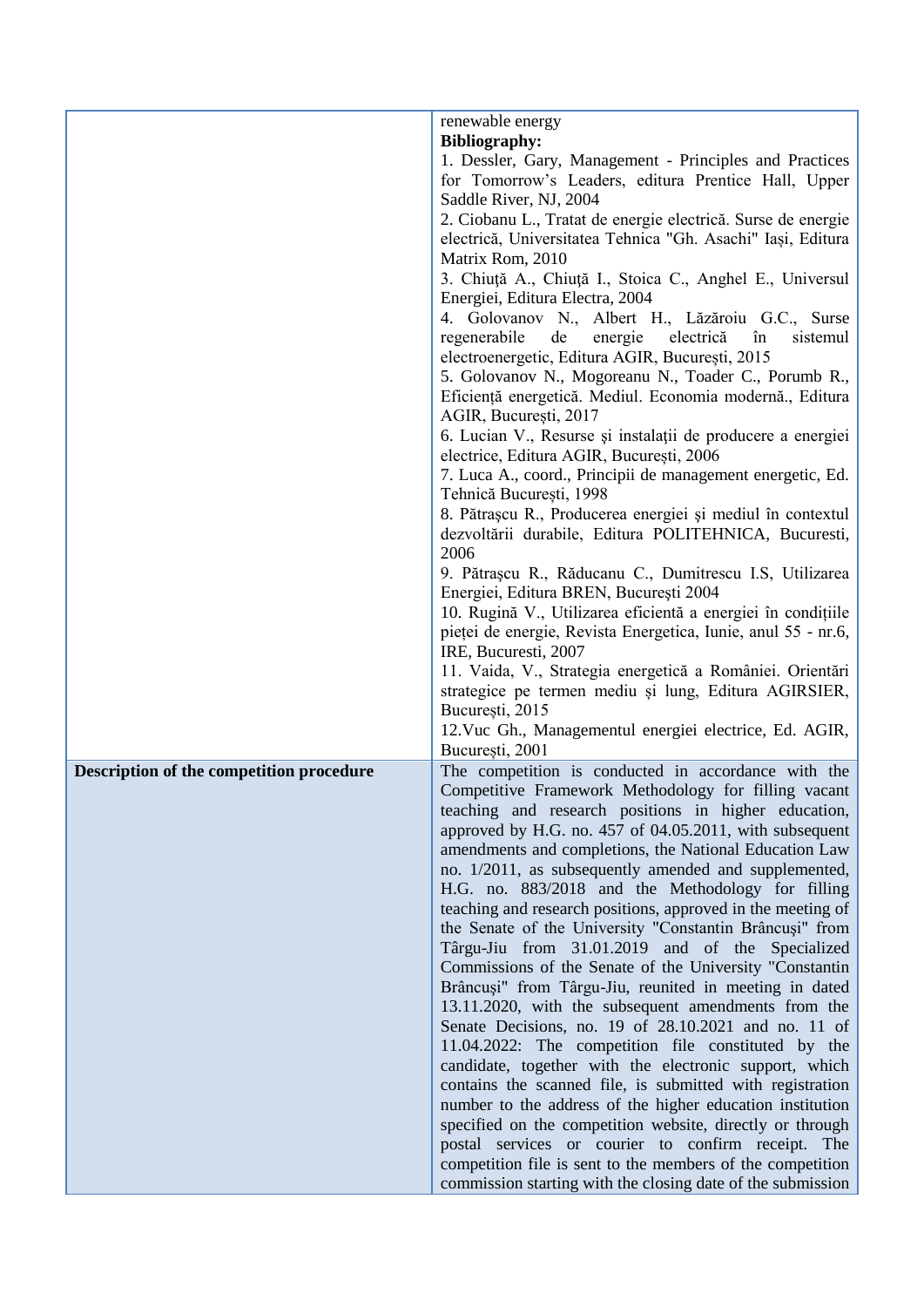process of the competition files, but not later than 5 working days before the first test of the competition. The submission of the file, in electronic format, submitted by the candidates, after multiplying in 5 copies, is done by the dean of the faculty. The file in printed format, submitted by the candidate, will be sent to the chairman of the commission. The competition commission evaluates the candidate from the perspective of fulfilling the minimum standards specific to the position as well as verifying the following aspects: the relevance and impact of the scientific results of the candidate; the candidate's ability to guide students or young researchers; the candidate's teaching skills; the candidate's ability to transfer his/her knowledge and results to the economic or social environment or to popularize his/her own scientific results; the candidate's ability to work in a team and the efficiency of his scientific collaborations; the candidate's ability to lead research and development projects; the professional experience of the candidate in institutions other than the competition organizing institution; teaching and research career development proposal. In order to hold the position of associate professor, the candidates must cumulatively meet the following conditions: to hold the scientific title of doctor in the field corresponding to the disciplines in the position; to meet the national minimum standards for teaching positions, specific to the teaching position of associate professor approved by Order of the Minister of National Education, according to art. 219 paragraph (1) of Law 1/2011 - National Education Law, with subsequent amendments and completions.

In case of a tie, the commission will consider the following criteria for the tie, in order:

• Proposal for the development of teaching and research career;

• the candidate's contributions to increasing the prestige of UCB;

• the candidate's contributions to the institutional development of UCB.

The competition committee decides the hierarchy of candidates and nominates the candidate with the best results. The chairman of the competition committee draws up a report on the competition, based on the assessment reports drawn up by each member of the competition committee and in compliance with the hierarchy of candidates decided by the committee. The report on the competition is approved by decision of the competition committee and is signed by each member of the competition committee and by the chairman of the committee. The president of the competition commission submits the competition report approved by decision of the commission, the appreciation reports and the original file submitted by the candidate to the Faculty Council. The competition files, including the report on the competition, are submitted to the dean of the faculty, or to the responsible vice-dean, who organizes their discussion in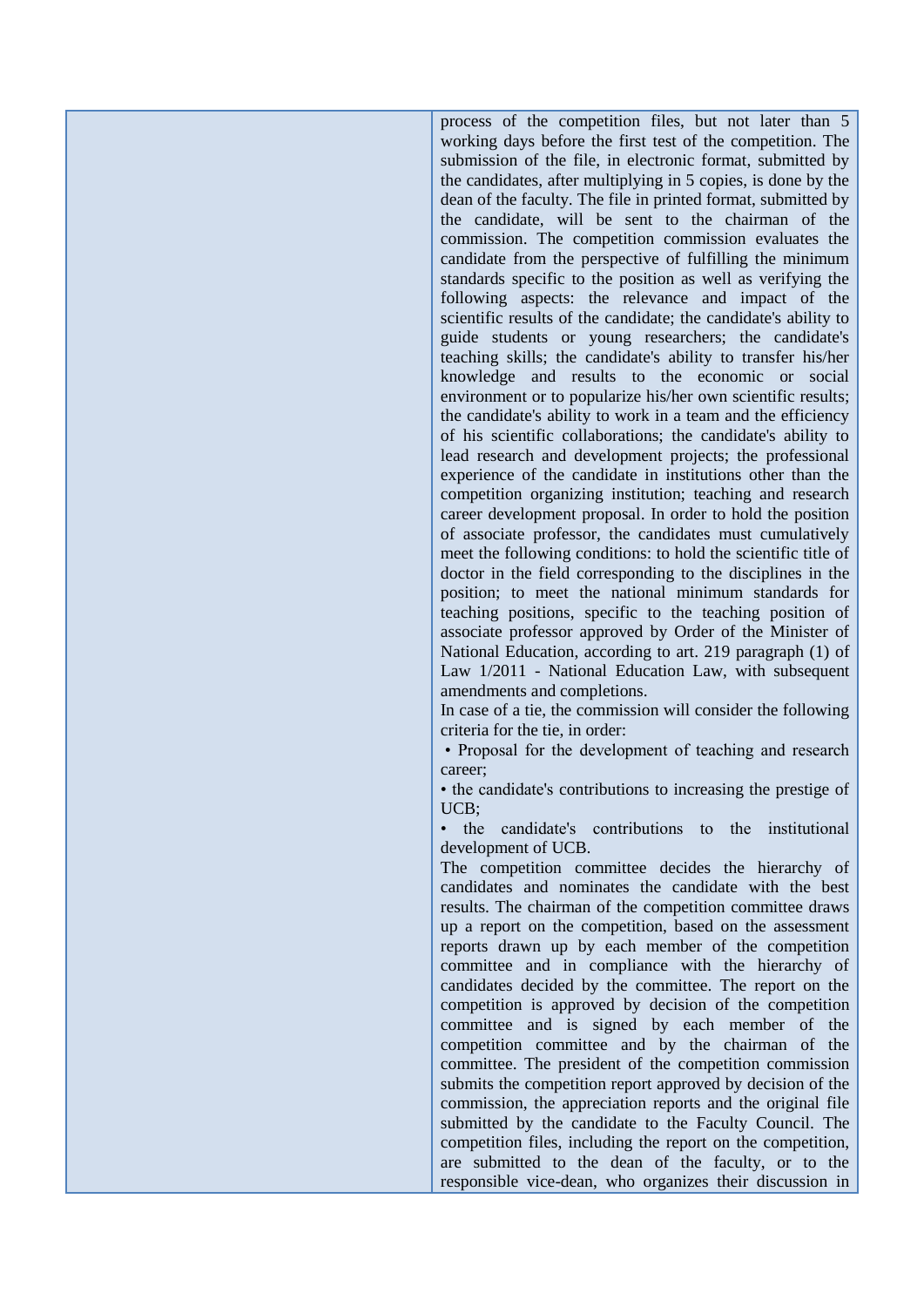|                          | the Faculty Council and ensures the conditions for the<br>consultation of the competition materials by the members<br>of the Council. The faculty council analyzes the observance<br>of the competition commission procedures and approves or<br>not the report on the competition. The hierarchy of<br>candidates established by the competition committee<br>cannot be modified by the faculty council. The competition<br>files approved by the Legal Department and by the Board<br>of Directors are sent to the University Senate in order to<br>validate the results of the competition. Appeals can be filed<br>exclusively for non-compliance with legal procedures. The<br>appeal is formulated in writing, is registered at the UCB<br>registry and is resolved by the appeals commission. The<br>appeal can also be sent online to mail.utgjiu.ro under the<br>conditions provided by art. 25. Alin (5). The result of the<br>contest is published on the web page of the contest, within<br>2 working days from its completion.                                                                                                                                                                                                                                                                                                                                                                                                                                                                                                                                                                                                                                                                                                                                                                                                                                                                                                         |
|--------------------------|-----------------------------------------------------------------------------------------------------------------------------------------------------------------------------------------------------------------------------------------------------------------------------------------------------------------------------------------------------------------------------------------------------------------------------------------------------------------------------------------------------------------------------------------------------------------------------------------------------------------------------------------------------------------------------------------------------------------------------------------------------------------------------------------------------------------------------------------------------------------------------------------------------------------------------------------------------------------------------------------------------------------------------------------------------------------------------------------------------------------------------------------------------------------------------------------------------------------------------------------------------------------------------------------------------------------------------------------------------------------------------------------------------------------------------------------------------------------------------------------------------------------------------------------------------------------------------------------------------------------------------------------------------------------------------------------------------------------------------------------------------------------------------------------------------------------------------------------------------------------------------------------------------------------------------------------------------|
| <b>List of documents</b> | Al. The application for registration, signed by the                                                                                                                                                                                                                                                                                                                                                                                                                                                                                                                                                                                                                                                                                                                                                                                                                                                                                                                                                                                                                                                                                                                                                                                                                                                                                                                                                                                                                                                                                                                                                                                                                                                                                                                                                                                                                                                                                                 |
|                          | candidate, which includes a statement on his own<br>responsibility regarding the veracity of the information<br>presented in the file;<br>A2. Proposal for the development of the candidate's<br>career both from the didactic point of view and from the<br>point of view of the scientific research activities; the<br>proposal is drafted by the candidate, comprises a maximum<br>of 10 pages;<br>A3. Curriculum vitae of the candidate in original form<br>signed by the candidate on each page which must include:<br>information about the studies carried out and the diplomas<br>obtained; relevant professional experience and jobs;<br>information on the research and development projects<br>he/she has led as a project director or as a member,<br>indicating for each source of funding; information on<br>awards or other elements recognizing the candidate's<br>scientific contributions, other relevant information;<br>A4. List of papers of the candidate in printed format<br>(original, signed on each page) will be structured as<br>follows: the list of the maximum 10 papers considered by<br>the candidate to be the most relevant for his own<br>professional achievements, which are included in the file<br>and electronic format in the file and which can be found in<br>the other categories of papers provided for in this article;<br>doctoral thesis or theses; books and book chapters; articles<br>/ studies, published in journals from the main international<br>scientific stream; publications in extenso, published in<br>papers of the main specialized international conferences;<br>research/development-innovation projects on the basis of a<br>contract/grant which he has led as a project director or in<br>which he/she has acted as a member, indicating for each<br>source of funding; patents and other industrial property<br>titles; other works and scientific contributions or, as the |
|                          | case may be, in the field of artistic creation;                                                                                                                                                                                                                                                                                                                                                                                                                                                                                                                                                                                                                                                                                                                                                                                                                                                                                                                                                                                                                                                                                                                                                                                                                                                                                                                                                                                                                                                                                                                                                                                                                                                                                                                                                                                                                                                                                                     |
|                          | A5. Completion sheet of the post-specific standards                                                                                                                                                                                                                                                                                                                                                                                                                                                                                                                                                                                                                                                                                                                                                                                                                                                                                                                                                                                                                                                                                                                                                                                                                                                                                                                                                                                                                                                                                                                                                                                                                                                                                                                                                                                                                                                                                                 |
|                          | completed and signed by the candidate in printed format<br>(originally signed on each page).                                                                                                                                                                                                                                                                                                                                                                                                                                                                                                                                                                                                                                                                                                                                                                                                                                                                                                                                                                                                                                                                                                                                                                                                                                                                                                                                                                                                                                                                                                                                                                                                                                                                                                                                                                                                                                                        |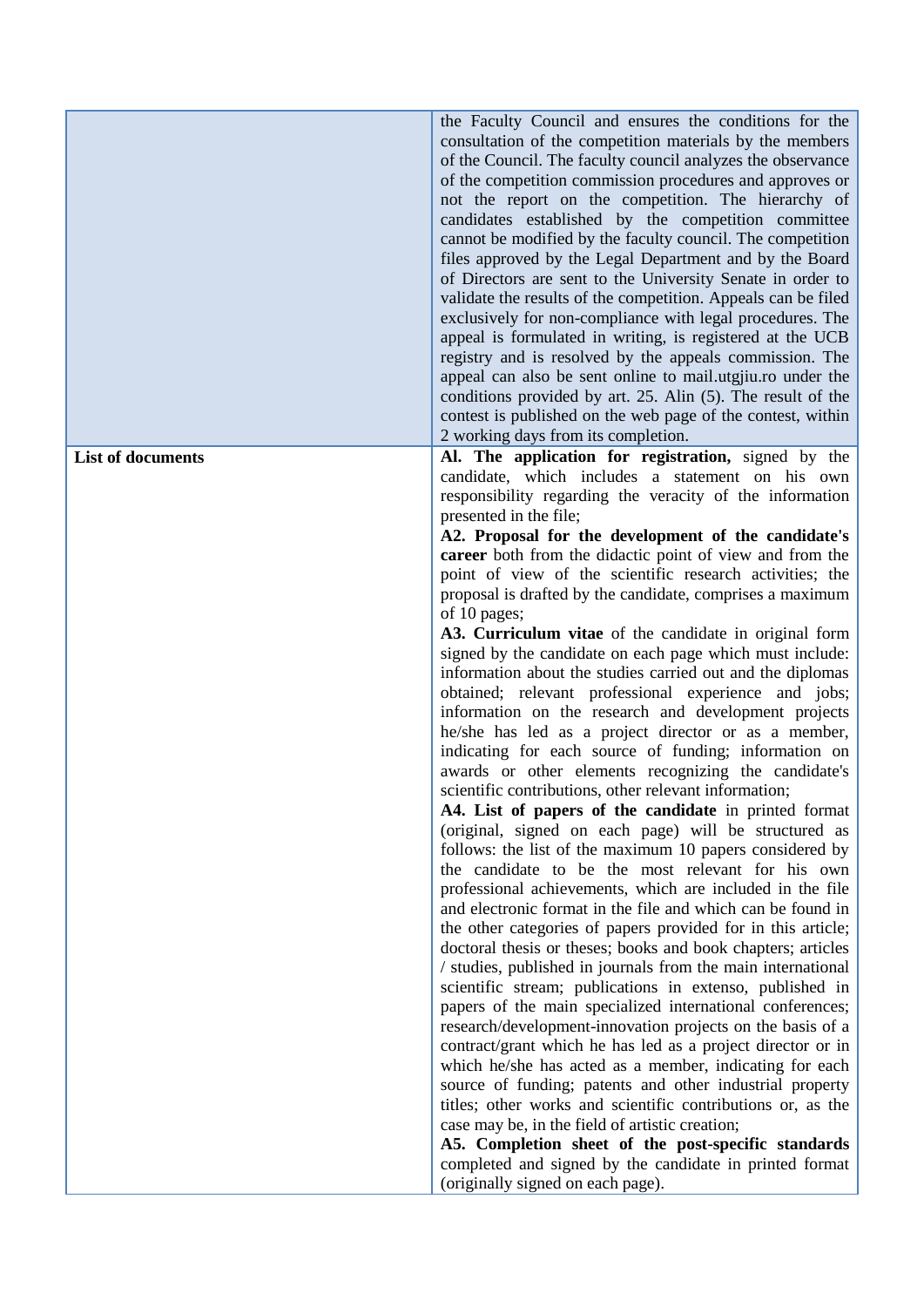**A6. Documents regarding the holding of a doctor's**  degree. The legalized copy of the doctoral degree and, in case the original doctoral diploma is not recognized in Romania, the certificate of recognition or equivalence of it in legalized copy or the copy according to the Ministerial Order confirms the granting of the doctoral degree;

**A7. Summary of the doctoral** thesis in Romanian and in a language of international circulation (maximum one page for each language);

**A8. Other diplomas attesting the candidate's studies:**  copies of other diplomas attesting the candidate's studies: (baccalaureate diploma, bachelor's degree, master's/advanced studies, Certificate attesting psychopedagogical training) or, if the original diplomas are not recognized in Romania, the certificates of recognition or equivalence thereof, copies of other diplomas attesting to the candidate's studies. Copies are signed by the candidate for certification "according to the original";

**A9. Transcripts, diploma supplements or school**  statements issued for each cycle of study;

### **A10. Copy of identity card;**

**A11. Copies of documents certifying the change of name,** if applicable (marriage certificate or proof of name change);

**A12. Declaration on the candidate's own responsibility**  that he/she is not in any situation of incompatibility provided in Law 1/2011-National Education Law, with the subsequent amendments and completions and the Framework Methodology issued at national level;

**A13. Medical certificate** showing that he is fit to carry out teaching activity;

**A14. List of references** with their contact details: for the position of associate professor, at least 3 names and contact addresses of personalities from the respective field, from the country or from abroad, outside the higher education institution whose position is being put up for competition, who agreed to draw up letters of recommendation regarding the professional qualities of the candidate.

**A15.-**

**A16. Statement of responsibility,** in original (handwritten) signed by the candidate. The statement must state the correctness of the data in the file and the fact that it relates to his own activities and achievements, otherwise the candidate will bear the consequences of making false statements, in accordance with the legislation in force.

**A17. The folder comprising a maximum of ten of the candidate's most significant papers,** in electronic scanned form (CD / DVD), and the books and book chapters will be submitted in physical format. In addition, the electronic support will include the list of papers of the candidate cf. A4 in word format.

**A18. Document for paying the registration** fee for the competition.

A CD / DVD, or other electronic format, with all its scanned contents, including the folder with the 10